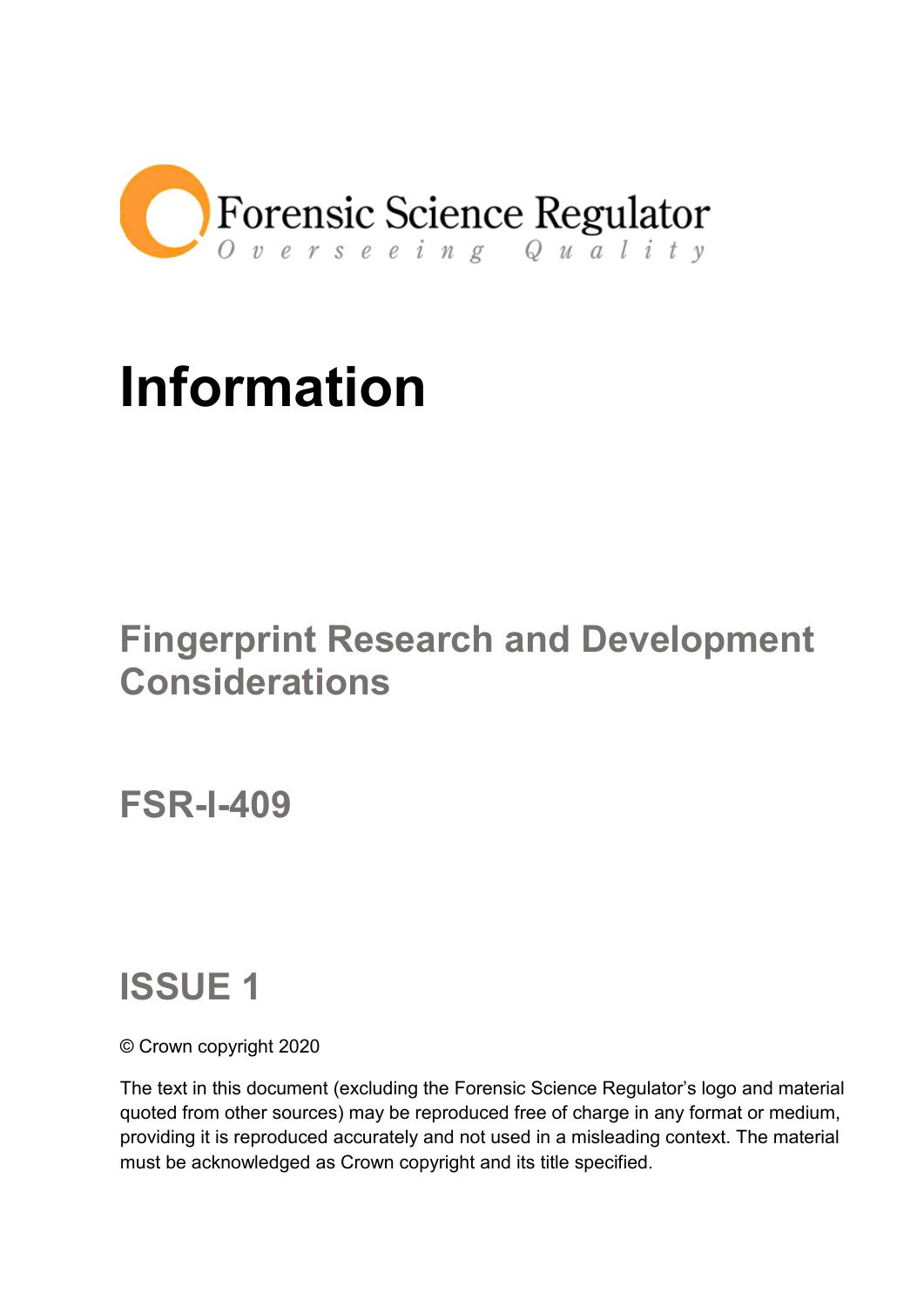## **Forensic Science Regulator - Fingerprint Research and Development**

## **INFORMATION – INFORMATION – INFORMATION – INFORMATION – INFORMATION – INFORMATION –**

## **CONTENTS**

| 1.  |                                                                                                                                                                   |
|-----|-------------------------------------------------------------------------------------------------------------------------------------------------------------------|
| 1.1 |                                                                                                                                                                   |
| 2.  |                                                                                                                                                                   |
| 2.1 | Identification of Research and Development Opportunities for the Fingerprint                                                                                      |
| 3.  |                                                                                                                                                                   |
| 4.  |                                                                                                                                                                   |
| 4.1 | Theme 1: Bias, Blind Verification, Sequential Unmasking, and the Influence of<br>Human Factors (Relevant to Fingerprint Practitioners, Policing, Judiciary) 4     |
| 4.2 | Theme 2: Discriminatory Strength of Fingerprint Characteristics - Linked to<br>Themes 3 and 7 (Fingerprint Practitioners, Judiciary, Crime Scene Investigators)6  |
| 4.3 | Theme 3: Quantification of Suitability or Sufficiency - Linked to Themes 2, and 7<br>(Fingerprint Practitioners, Policing, Judiciary, Crime Scene Investigators)8 |
| 4.4 | Theme 4: Marks in Blood - Linked to Theme 5 (Fingerprint Practitioners, Policing,                                                                                 |
| 4.5 | Theme 5: Transfer, Persistence and Recovery - Linked to Theme 4 (Fingerprint<br>Practitioners, Policing, Judiciary, Crime Scene Investigators)12                  |
| 4.6 | Theme 6: Permanence of Ridge Detail (Fingerprint Practitioners, Policing,                                                                                         |
| 4.7 | Theme 7: Ability to Discriminate Adventitious Matches (Close Non-Matches) -<br>Linked to Themes 2 and 3 (Fingerprint Practitioners, Judiciary)17                  |
| 5.  |                                                                                                                                                                   |
| 6.  |                                                                                                                                                                   |
| 7.  |                                                                                                                                                                   |
| 8.  |                                                                                                                                                                   |
| 9.  |                                                                                                                                                                   |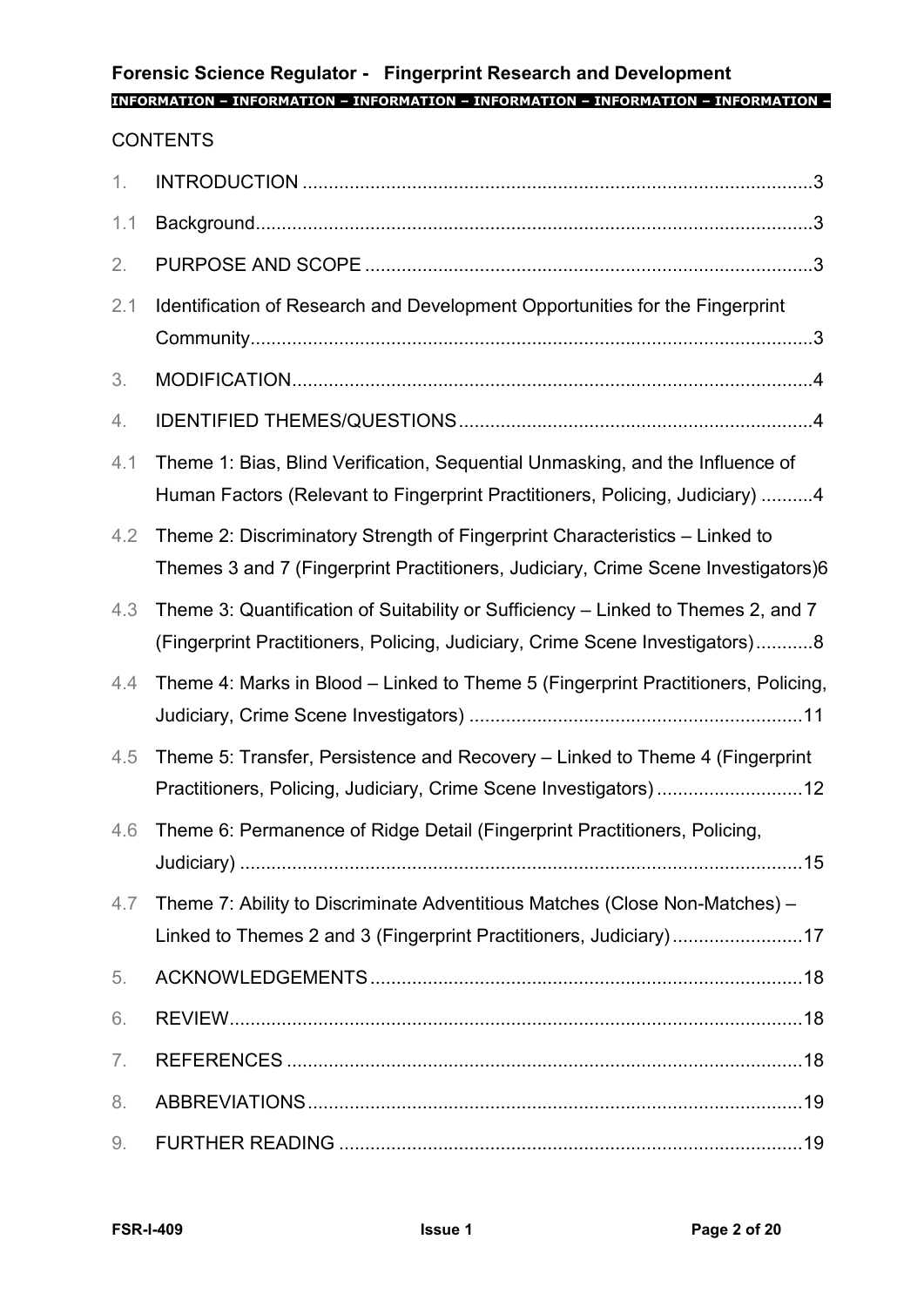## **1. INTRODUCTION**

#### **1.1 Background**

- 1.1.1 With the expansion of accreditation for fingerprint recovery and examination, there is a need for research that would be beneficial to the ongoing underpinning and development of fingerprint examination for practitioners.
- 1.1.2 The Regulator's Fingerprint Quality Standards Specialist Group (FQSSG) has considered areas of research that would be relevant to the wider fingerprint community.

## **2. PURPOSE AND SCOPE**

## **2.1 Identification of Research and Development Opportunities for the Fingerprint Community**

- 2.1.1 The aim of this document is to publicise areas of potentially relevant research that would be beneficial to the continuing underpinning and development of fingerprint examination for the wider Criminal Justice System. The document is intended to identify areas for prioritising research and further professional development.
- 2.1.2 The topics outlined are intended to cover crime scene to court. They include models for interpretation of comparisons as well as identifying limitations in what can be expected from a comparison.
- 2.1.3 Areas for potential research have been categorised as themes and questions along with the particular branches of the overall fingerprint community to which they seem to most closely relate; these have been confined to Policing, Fingerprint Practitioners, the Judiciary and Crime Scene Investigators. The themes are presented without any order of priority and in the format of 'The community welcomes …'.
- 2.1.4 It is hoped that the themes set out can be explored further within the research and fingerprint communities. It is for those communities to consider the relevance and viability of these topics, to determine priorities and to identify any gaps, but some potential community-specific viewpoints are outlined in the form of questions associated with each theme.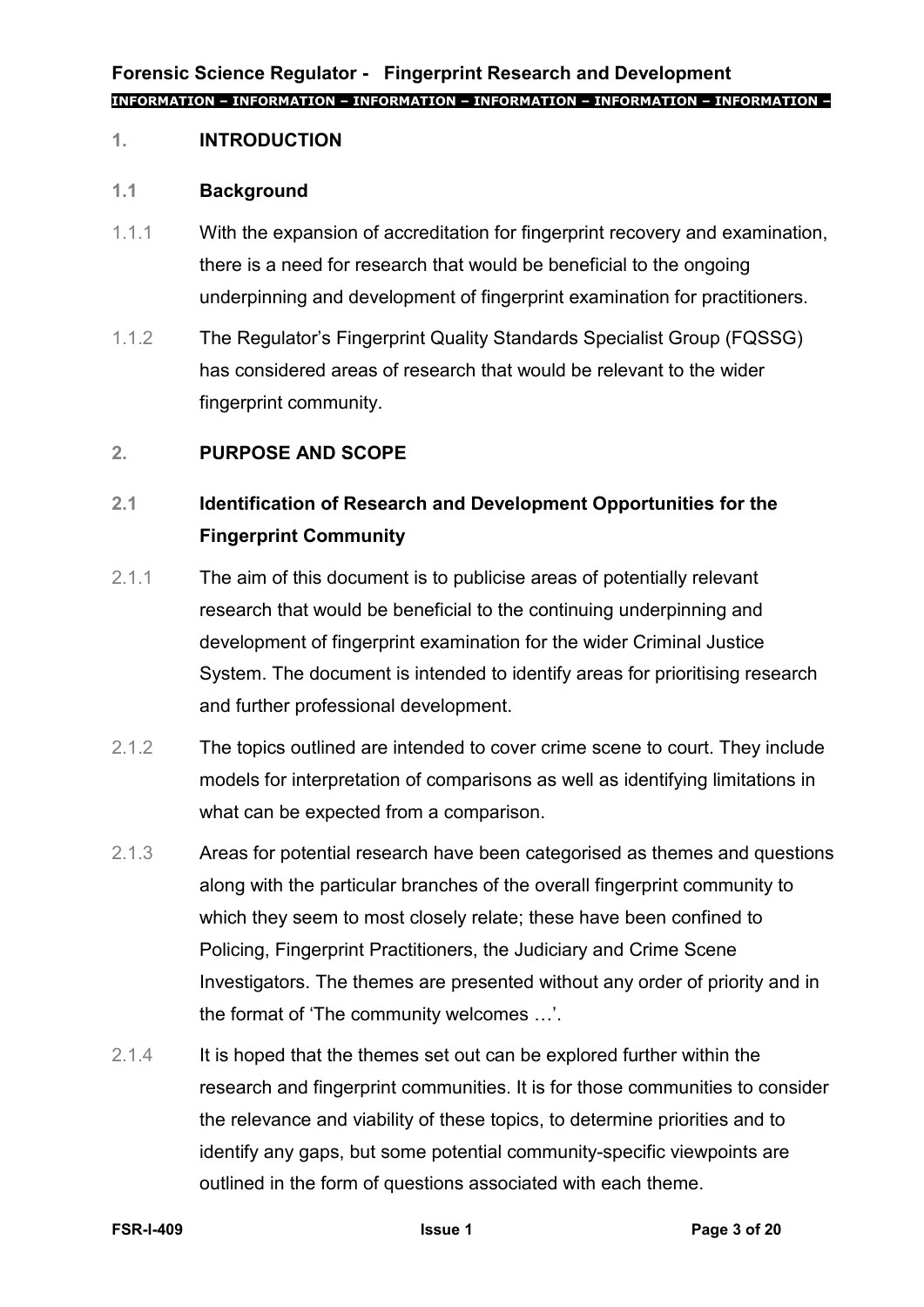#### **3. MODIFICATION**

3.1.1 This is the first version of this document.

#### **4. IDENTIFIED THEMES/QUESTIONS**

- **4.1 Theme 1: Bias, Blind Verification, Sequential Unmasking, and the Influence of Human Factors (Relevant to Fingerprint Practitioners, Policing, Judiciary)**
- <span id="page-3-0"></span>4.1.1 The community welcomes studies to assess how any potential bias in interpretation at the comparison stage might be minimised. Such studies might include, for example:
	- a. how a given mark might be interpreted differently by the same examiner in different case circumstances and different significance of mark (for example, type of mark, knowledge of it being the only mark);
	- b. a consideration of sequential unmasking in interpretation which information to consider relevant and which is misleading; and
	- c. a determination/assessment of what information an examiner needs to have access to, to enable them to carry out their comparison without risking the introduction of subconscious bias.
- 4.1.2 Such studies could result in guidance for submitting police officers on what may or may not be appropriate information to include on fingerprint submission paperwork and throughout the examination process. This will mitigate the risk of bias.
- 4.1.3 The topics noted above at [4.1.1](#page-3-0) are related to one another and considering them overall will provide a means of minimising practitioner observer effects in interpretation. It is not intended that a fingerprint comparison should be carried out in isolation, devoid of any of the context in which the mark was recovered. Some information relevant to the mark, and the circumstances under which it was made, will help the examiner to formulate an appropriate and robust conclusion. Other information relating to, for example, the suspect or the victim, may have a subconscious bearing on the approach of the expert to the comparison that has been requested.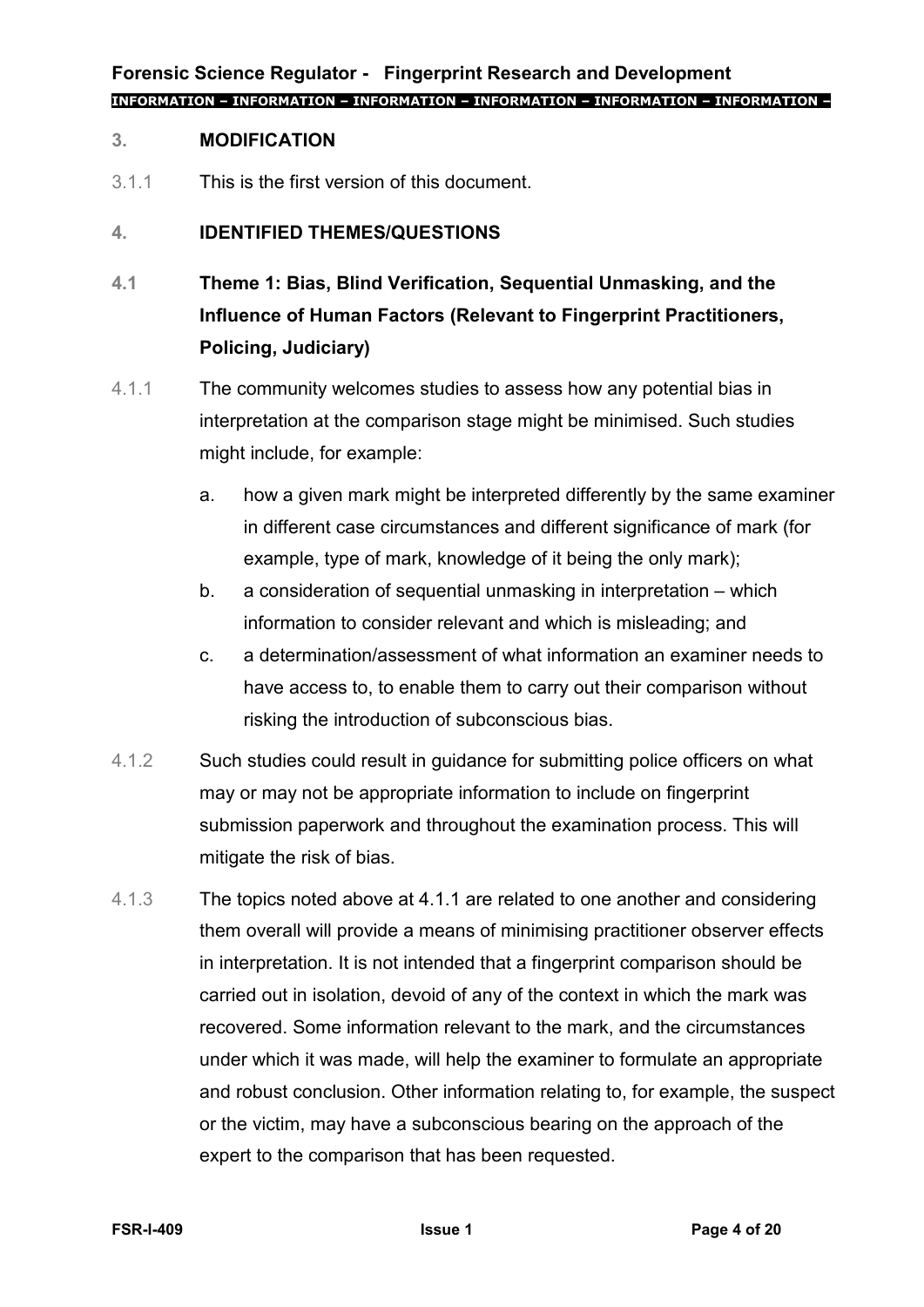4.1.4 Studies on the human or environmental factors involved in the tasks carried out by fingerprint examiners could consider whether human factors such as natural eyesight/movement, fatigue, mental/emotional states can contribute to unintended bias, loss of efficiency or diminished ability. Also, a consideration as to whether such factors might contribute to errors or variable decisions, for example, when using digital on-screen comparison compared to manual photographs and paper.

## **Q1: Fingerprint Practitioners**

- 4.1.5 Consider the following questions regarding the information related to the questioned mark that is necessary for a robust and reliable comparison, and interpretation of that comparison, to be carried out.
	- a. Do you generally receive more or less information than is necessary, or just sufficient to carry out your comparison?
	- b. How do you extract just the necessary information from that submitted, or request any information that is missing?
	- c. How do you implement a shielding mechanism and a sequential unmasking process?
	- d. What contextual information do you provide to your blind verification checker at the outset of the verification process?
	- e. Would there be a benefit in terms of efficiency gains, as well as consistency of approach, to developing a 'Critical Success Factors' form or similar to ensure a uniformity to the information provided to the expert and checker, thus minimising the risk posed by any potential accusation of bias?
	- f. Which processes are more sensitive to, or influenced by, certain human or environmental factors?
	- g. How can processes be developed that minimise adverse effects on humans and hence increase staff well-being and reliability of their decisions?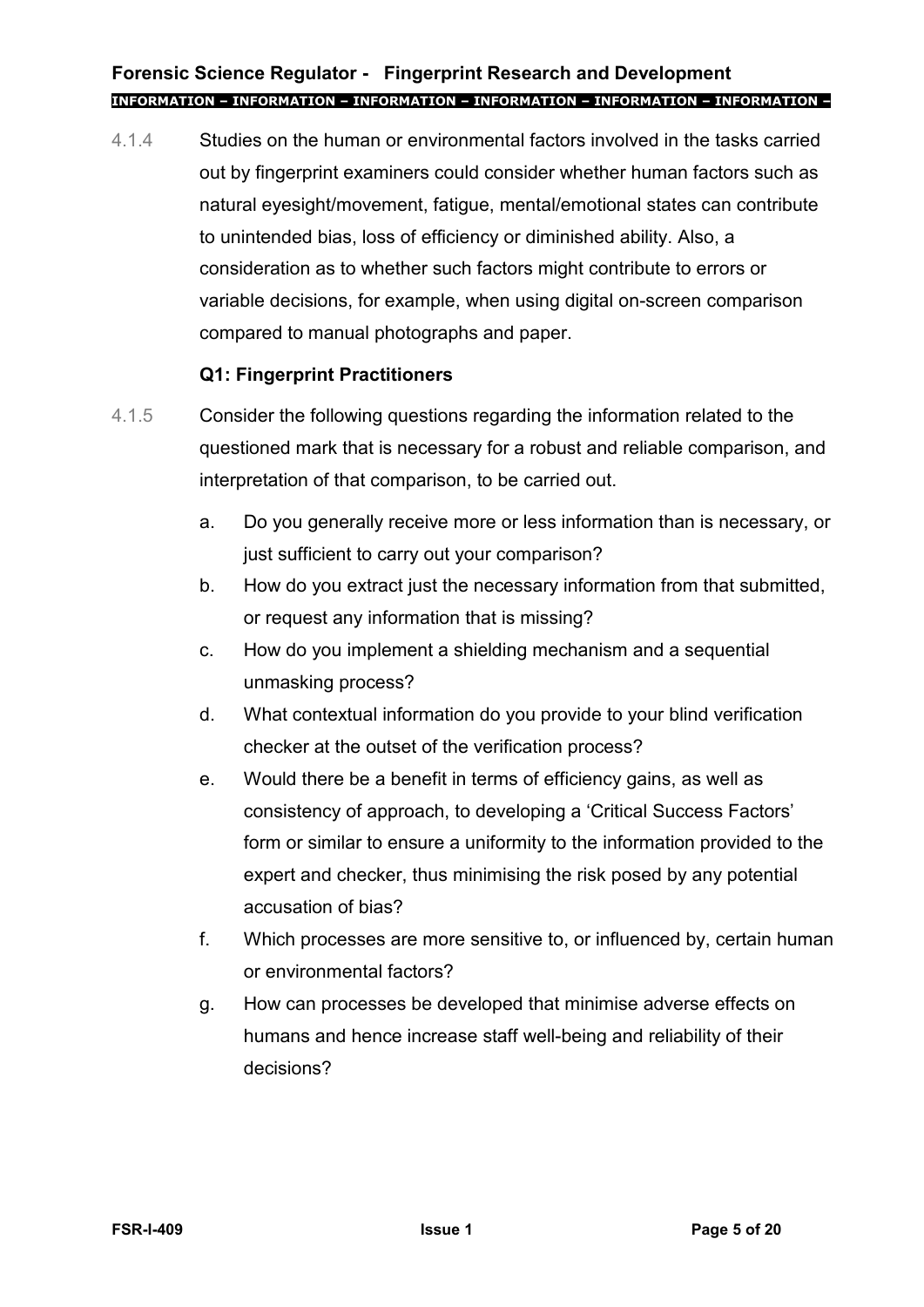## **Q1: Policing**

- 4.1.6 Consider the following questions regarding the information you provide to a fingerprint expert when requesting a comparison.
	- h. Are you aware of what the expert needs to carry out the task requested effectively or do you, for example, either adopt a straightforward 'compare A with B' or provide full case circumstances?
	- i. Could a guidance document (in whatever form) from the fingerprint community on what information to provide to obtain robust results from the comparisons you request be of benefit?

## <span id="page-5-0"></span>**Q1: Judiciary**

- 4.1.7 Consider the following questions regarding a case involving fingerprint comparison evidence.
	- j. What case-related information would you anticipate a fingerprint expert being given in order that you could be confident that any suggestion of the influence of subconscious bias could be minimised?
	- k. Would there be a benefit to having pre-hearing sight of (or influence on) the specific information that any interpretation/conclusion is based on?
	- I. If the answer to  $(4.1.6i)$  is yes, then would that better inform the process as a separate document or should it be included in the expert's report (either as body text or appended to it)?
	- m. Does wording to easily understand bias need to be developed?
- **4.2 Theme 2: Discriminatory Strength of Fingerprint Characteristics – Linked to Themes 3 and 7 (Fingerprint Practitioners, Judiciary, Crime Scene Investigators)**
- 4.2.1 The community welcomes studies to determine the evidential significance of characteristics in relation to fingerprints to answer the following questions.
	- a. How rare is a given general pattern (i.e. level 1 details)?
	- b. How might an objective measure of the strength associated with these features (for example, general pattern, ridge counts, ridge tracing) be provided?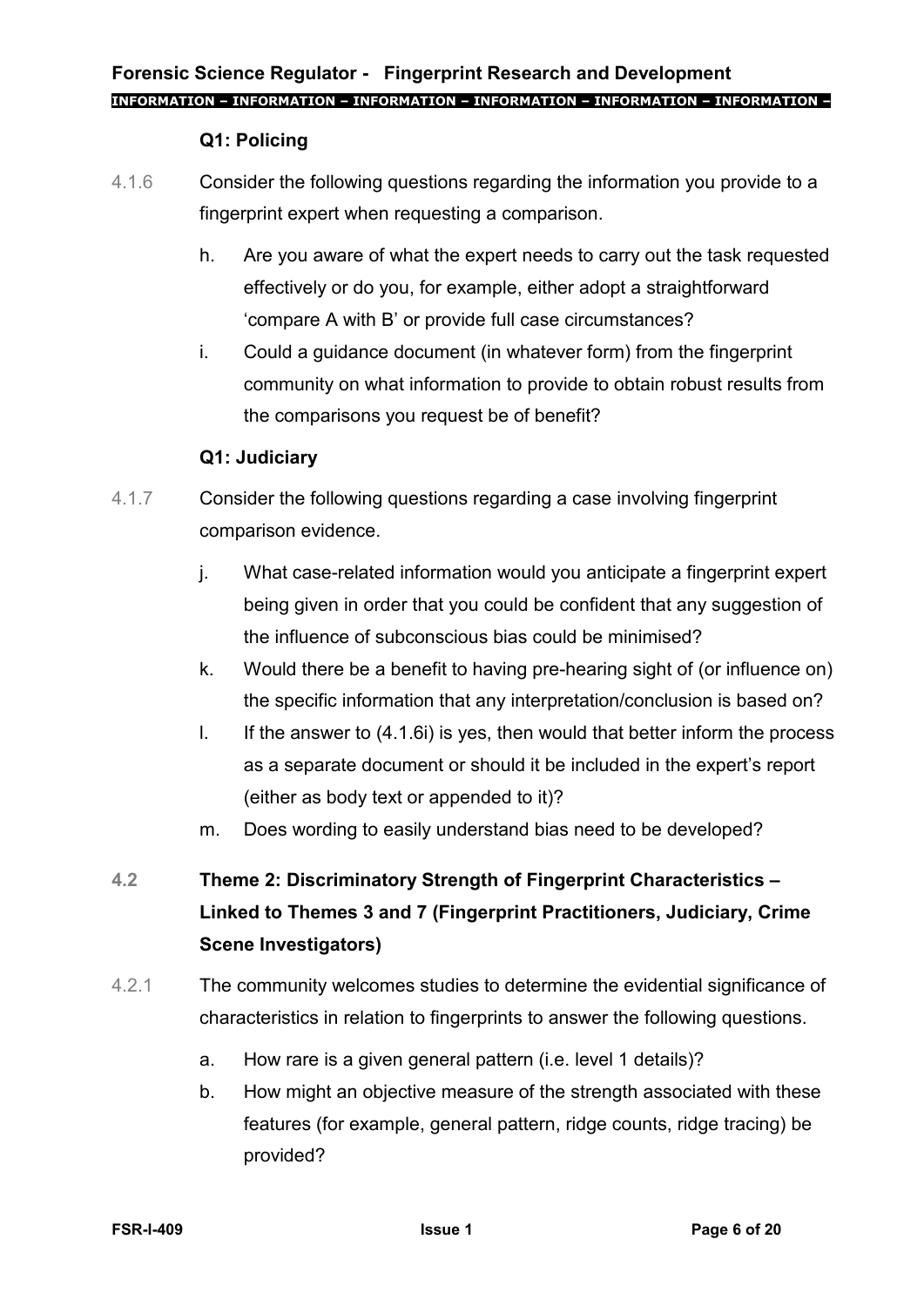- c. What is the relative frequency and spatial distribution of other fingerprint features such as minutiae or creases (i.e. level 2 details) or shapes (i.e. level 3 details)?
- d. What is the prevalence of certain features on certain digits?
- e. How are features distributed between fingers and palms?
- f. Are differences observed in features/distribution due to gender or ethnic origin?
- g. Are there other features that can be identified on a ridge to improve discrimination?
- 4.2.2 A study to assess how unusual general pattern characteristics will allow a determination of relative frequency of certain features on a finger, or sequences of finger and how they depend on the digit considered, gender or ethnicity. It will provide practitioners with data that will allow for the interpretation of friction ridge detail where only level 1 detail is apparent.
- 4.2.3 A study to assess the spatial distribution and relative frequencies and combinations of fingerprint features (such as minutiae types, scars, creases and shapes of ridges or pores) can be used to inform and underpin an examiner's interpretation and feed into automated interpretation systems. This will address overall accuracy and impact upon future real-time decisionmaking systems.
- 4.2.4 This theme is intended to provide information allowing an assessment of the significance of the presence of certain characteristics and patterns in fingerprints/marks.

## **Q2: Fingerprint Practitioners**

- a. Considering the general pattern, is there any correlation between patterns and location on a digit or palm?
- b. Based on the general pattern of the mark(s), can the best finger (or combination of fingers) to search for its source or information regarding gender or ethnicity be predicted?
- c. Considering level 1, level 2 and level 3 details, is there any correlation between feature types and location on a digit or palm?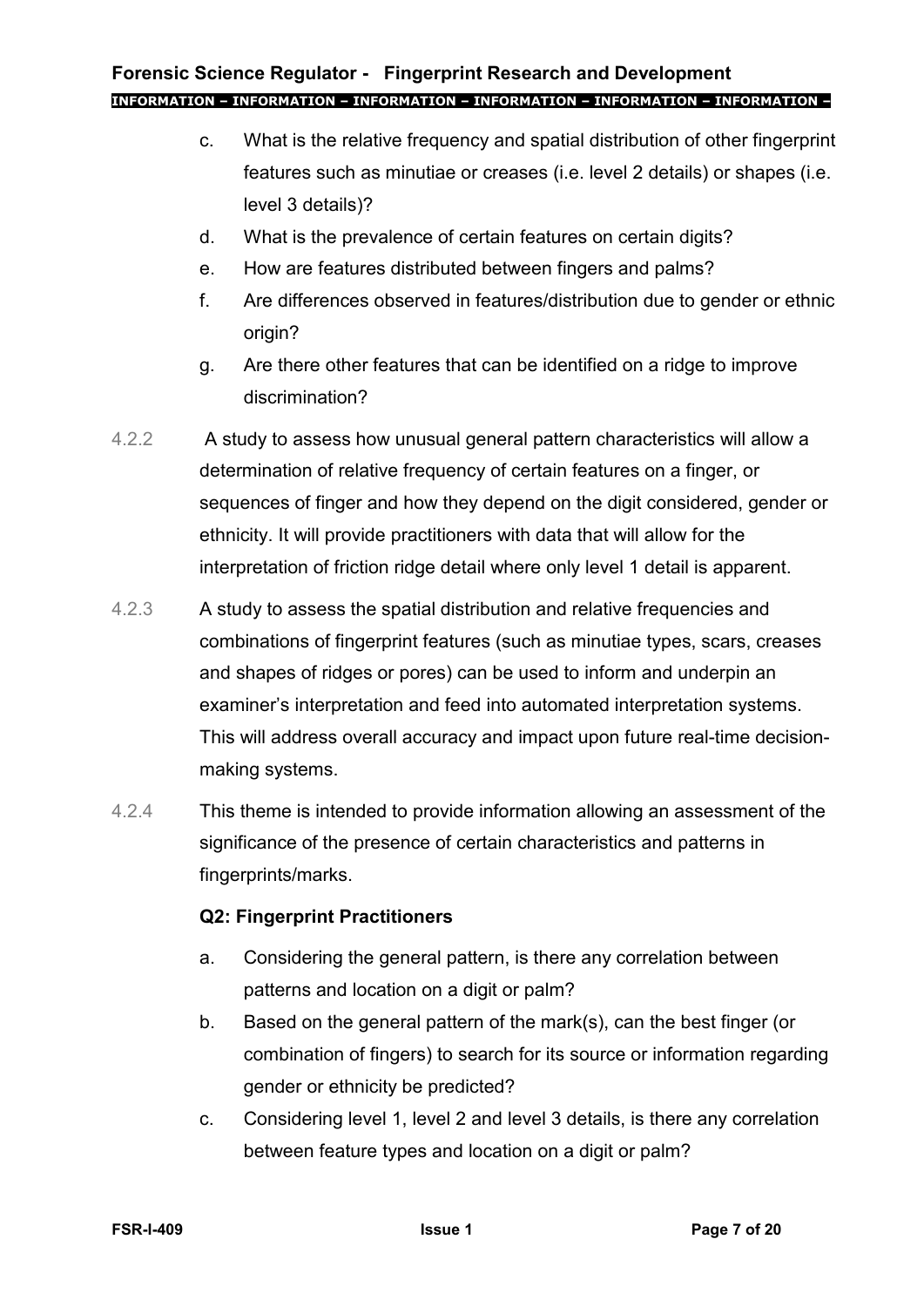- d. Could a limited area of clarity in a mark contain characteristics that are more commonly seen on, for example, a right index finger or left thumb?
- e. Could such statistical data assist fingerprint examiners in their decisionmaking process?

## **Q2: Judiciary**

- f. Would it assist in the presentation of both prosecution and defence evidence in court if it were known that certain characteristics can be seen X% of the time amongst fingerprints taken from various groups/populations and Y% at specific locations of the hand in a specific group/population?
- g. Would lawyers consider the provision of information such as ethnicity or gender based on fingerprints as a welcome addition to the Criminal Justice System (CJS)?

## **Q2: Crime Scene Investigators**

- h. Would it assist in a search, location, recovery scenario if there were information available to indicate what digit(s) were represented by a certain mark in isolation?
- i. If, during a scene examination, it was the case that only limited areas of detail were initially revealed, but these areas contained characteristics of known significance, would that knowledge inform the decision as to whether or not to examine the remaining parts of the scene?

## **4.3 Theme 3: Quantification of Suitability or Sufficiency – Linked to Themes 2, and 7 (Fingerprint Practitioners, Policing, Judiciary, Crime Scene Investigators)**

- 4.3.1 The community welcomes studies to determine the minimum amount of detail that is required in a mark to retain it as of value in order to carry out a meaningful comparison. Is suitability dependent on the digit, or anatomical source or does it only depend on the extent of detail present in the mark?
	- a. What is the minimum area of ridge detail required to reach a given conclusion between a mark and a print?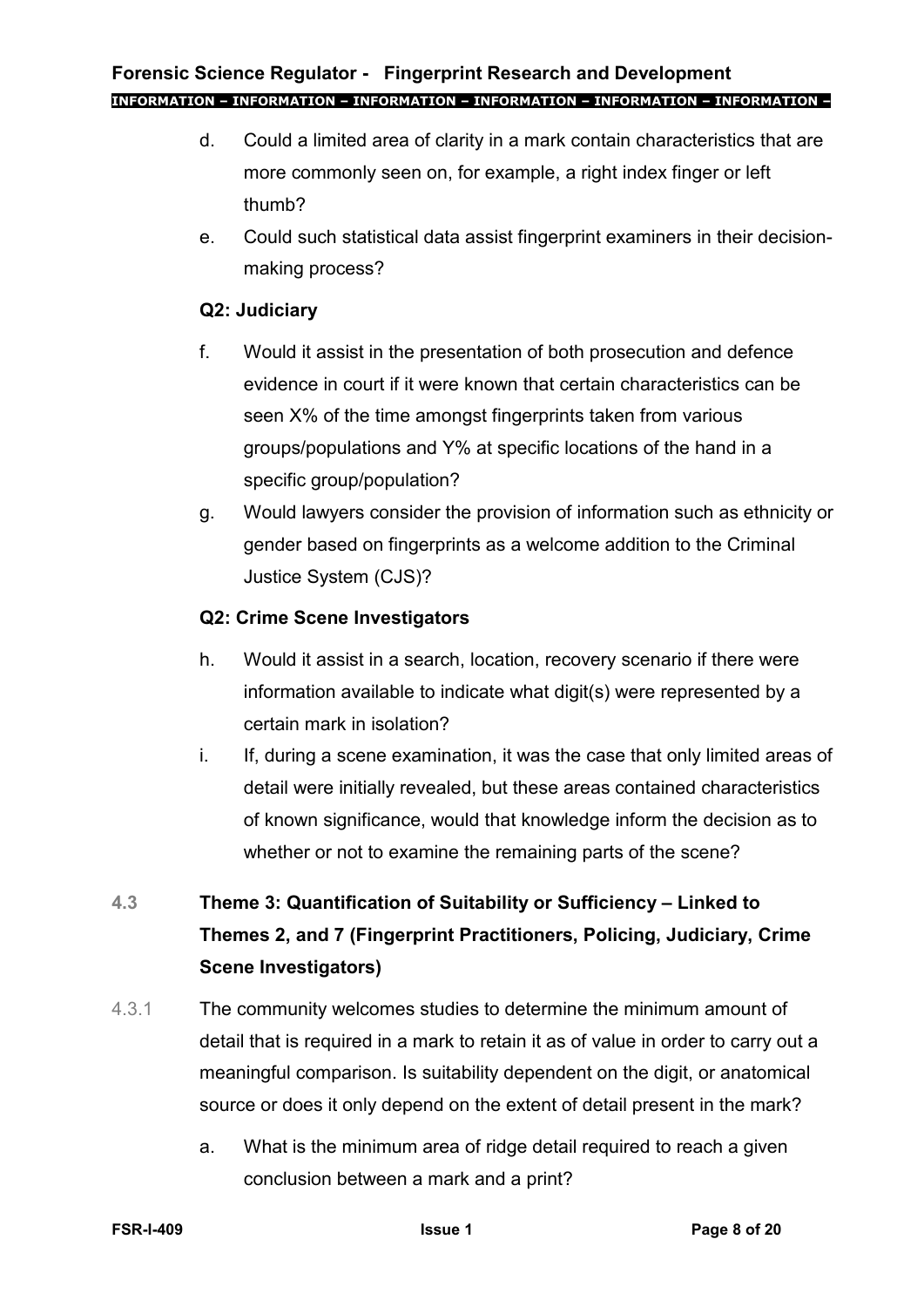- b. What features (or combination thereof) are required and in what amount to support an 'identification' conclusion?
- c. At which point will an observed difference be enough to conclude to an exclusion?
- d. Could evidence be provided in the form of non-categorical support when a categorical opinion of exclusion or identification cannot be reached?
- 4.3.2 The purpose of this research strand is to provide some parameters to reduce the subjectivity in the current examiner assessments. It will increase transparency and potentially allow non-categorical evidence obtained from limited marks being introduced in the CJS.
- 4.3.3 Studies to determine the feasibility and approach of combining different biometric modalities with fingerprints, for example, facial matching or DNA, could explore methodology for combining such data to provide higher detection rates.

## **Q3: Fingerprint Practitioners**

- a. What is the key factor in determining the reliability of a comparison and its associated conclusion? Is it, for example:
	- i. the clarity of the mark;
	- ii. the extent of the mark; or
	- iii. the features within the mark?
- b. Is it more beneficial to the comparison to have:
	- i. a small, sharply defined area of ridge detail displaying a small number of definite level 2 and level 3 details; or
	- ii. an expansive area of more poorly defined ridge detail displaying multiple, but uncertain features?
- c. Is there a way for a practitioner to determine suitability, measure sufficiency or express the expected evidential value of collected fingermarks prior to comparison by assigning numerical values to clarity, extent and selectivity of the features represented?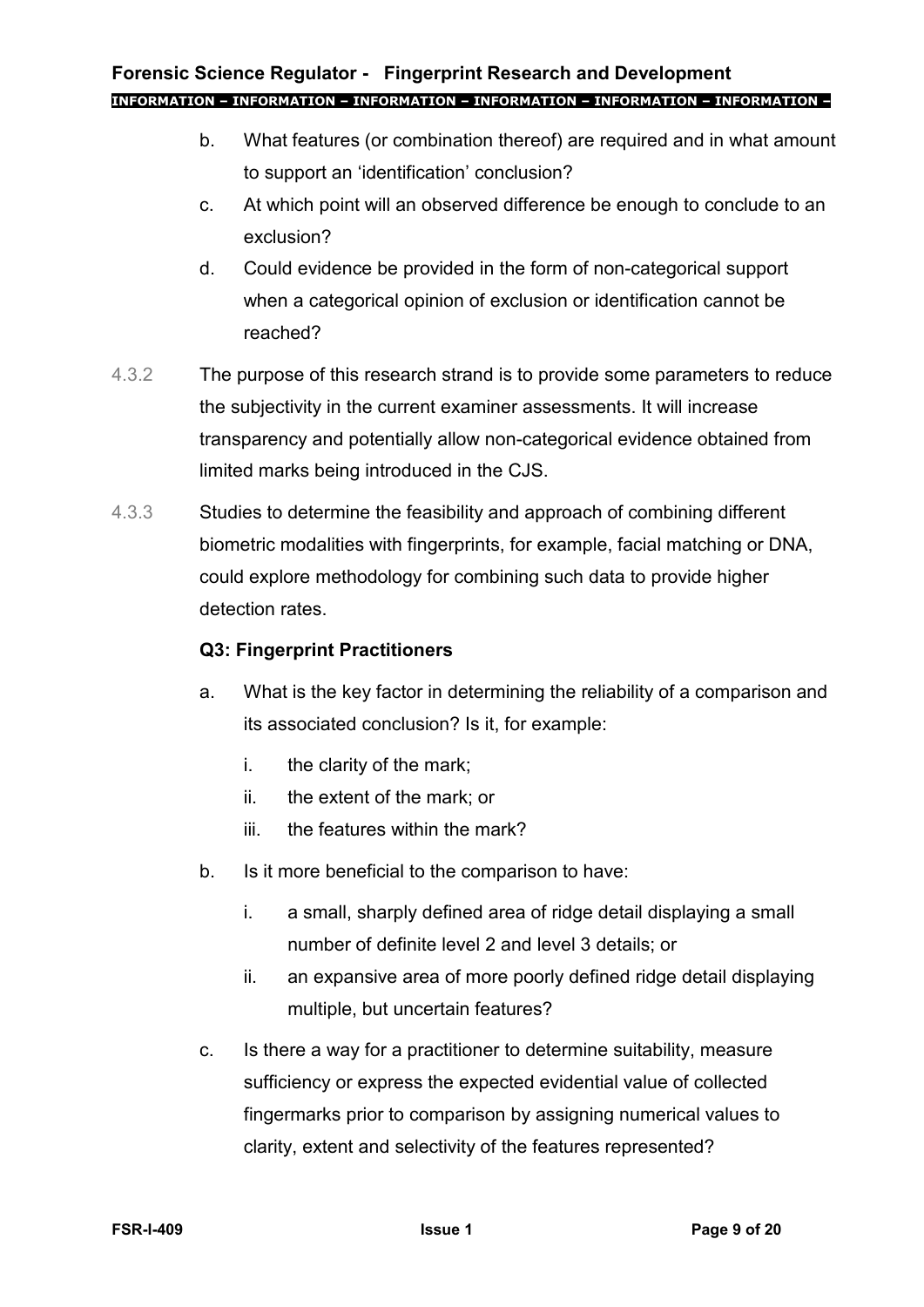- d. Is there a lower limit to such a value, below which the comparison would be unlikely to yield any meaningful evidential value? Could such studies address whether uniformity could be brought to measures of the quality of marks and their expected evidential contribution to the CJS?
- e. Could a sufficiency value identify or enable a means to improve the 'threshold' for searching to reduce returned candidate lists or for searching large lists of close/near matches?
- f. For poor marks could lower cut-off levels be used to search these to produce potentially meaningful candidate lists out of a search on the Automated Fingerprint Identification System (AFIS) system?
- g. Could such measures be used to determine the minimal image quality that enables a level of confidence on the appropriateness to extract and process images from social media applications, such as YouTube?

## **Q3: Policing**

- h. Could information based on fingerprint evidence of less than categorical strengths contribute effectively to successful prosecutions and the deterrence of crime?
- i. Would information derived from the combination of fingerprint and other biometric data be of value to provide rapid high-value intelligence for investigations and/or evidence for court?

## **Q3: Judiciary**

- j. Is sufficiency an issue for the judiciary as long as the comparison and conclusion reached can be demonstrated, described and defended?
- k. Would combining biometric modalities assist with the presentation of the evidence in court and be acceptable to courts?
- l. Would it help with evidence impact assessment if a fingermark were to be given a sufficiency rating and that rating made known?
- m. Is it desirable to provide evidence based on fingerprint comparisons of less than categorical opinions?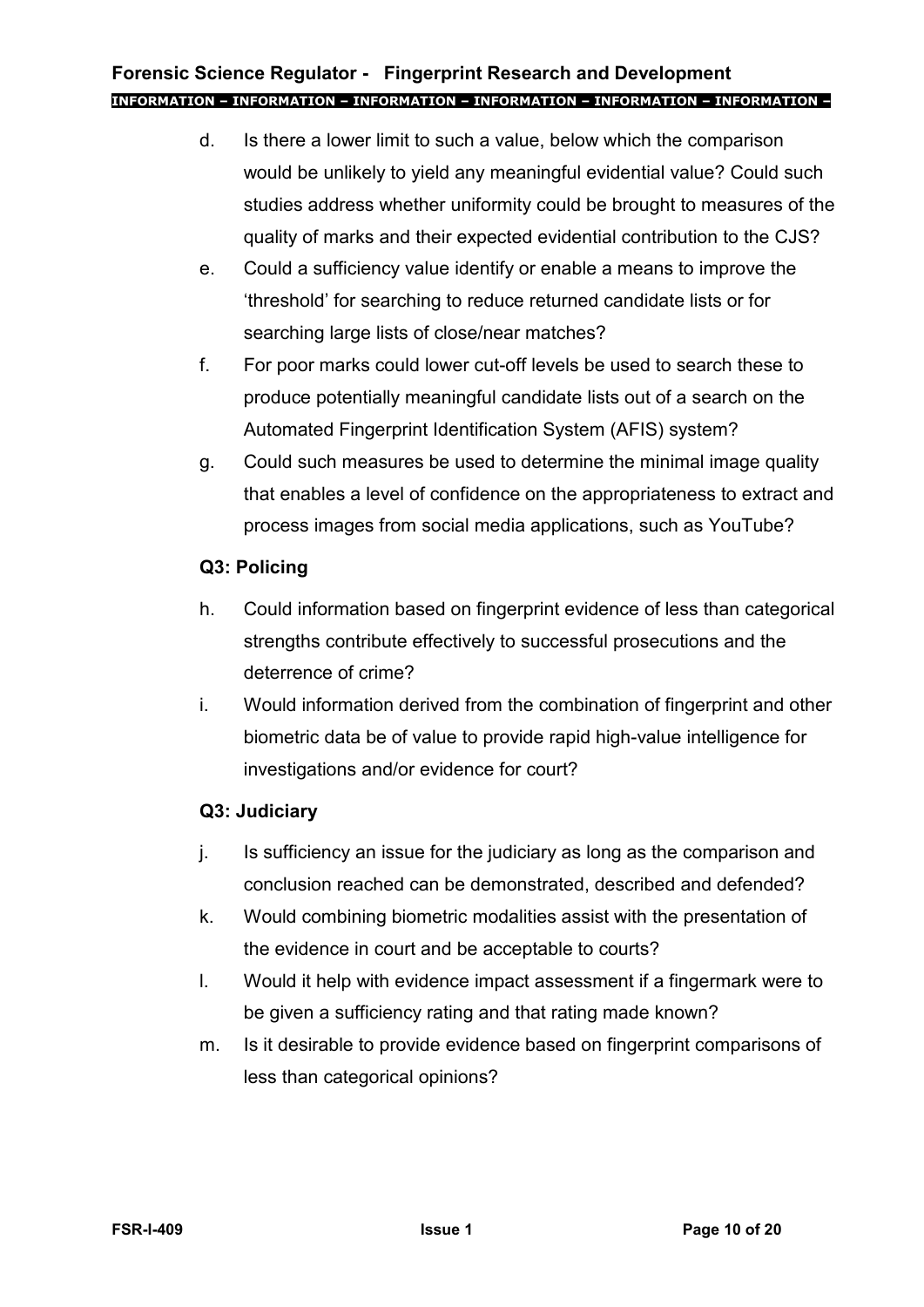## **Q3: Crime Scene Investigators**

- n. Would it assist in a search, location, or recovery scenario if information were available to indicate what digit(s) were represented by a certain mark in isolation by consideration of the general pattern represented?
- o. If, during a crime scene examination, it was the case that only limited areas of detail were initially revealed, but these areas contained characteristics of known significance, would that knowledge inform the decision as to whether or not to examine the remaining parts of the scene?

## **4.4 Theme 4: Marks in Blood – Linked to Theme 5 (Fingerprint Practitioners, Policing, Judiciary, Crime Scene Investigators)**

- 4.4.1 How to record, recover, enhance and interpret marks in blood in a reliable manner?
- 4.4.2 The community welcomes studies to investigate the peculiarities and difficulties associated with these marks to better understand their deposition mechanisms and inform the comparison stage. These studies should consider aspects such as recording, recovering, enhancing, comparing and interpreting these types of marks and supporting fingerprint examiners at each of the examination stages. They may also help to identify consumables requirements such as packaging to ensure that an item stays fixed in transit to minimise potential detail loss by abrasion.

## **Q4: Fingerprint Practitioners**

- <span id="page-10-0"></span>a. Enhancement – techniques for developing blood components to get clarity of mark and provide non-destructive blood confirmation.
- b. Image capture as d above for crime scene investigators.
- <span id="page-10-1"></span>c. Comparison of 'blood marks' – identification of artefacts, understanding of blood fluid dynamics, parameters to aid interpreting mark deposition and the attributes of these marks and their reproducibility.
- <span id="page-10-2"></span>d. Is it possible to sample blood ridge detail for DNA profiling and account for substrate DNA content? Can the presence of blood be confirmed while maintaining the integrity of the impression?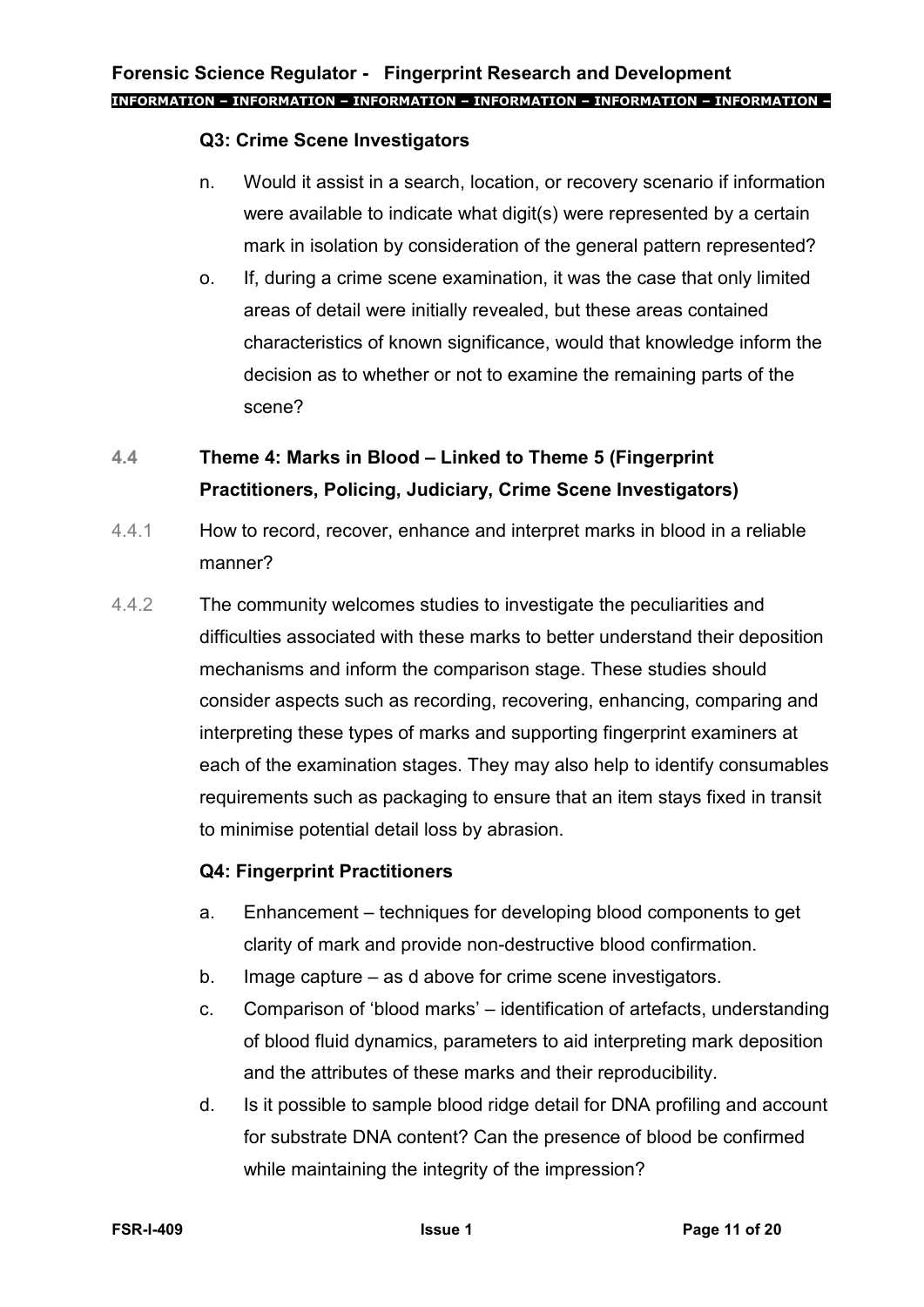## **Q4: Policing**

- <span id="page-11-0"></span>e. What is the relevance of the blood mark to the incident (age, deposition, location)?
- <span id="page-11-1"></span>f. Is activity reconstruction possible to address the issue of potential involvement or not in the incident of interest?
- <span id="page-11-2"></span>g. Is the blood forming the mark (friction ridge detail) from the relevant party/parties?

## **Q4: Judiciary**

- h. Clarity of what 'blood mark/mark in blood' means.
- i. As per policing [e,](#page-11-0) [f](#page-11-1) and [g.](#page-11-2)

## **Q4: Crime Scene Investigators**

- j. Relevance to incident for example, what parameters to consider in identifying and selecting blood marks relevant to the timing of an incident?
- k. Image capture what imaging/capture conditions could assist with determining the deposition mechanism?
- l. Surfaces how blood marks behave when left on surfaces?
- m. Recovery is preservation and handling of removable items without altering the blood mark possible? If not, what in situ enhancement and image capture processes maximises the information required for comparison (see [a](#page-10-0) and [b](#page-12-0) below)?

## **4.5 Theme 5: Transfer, Persistence and Recovery – Linked to Theme 4 (Fingerprint Practitioners, Policing, Judiciary, Crime Scene Investigators)**

- 4.5.1 How to determine the possibility of finding and recovering fingermarks in various circumstances and assess when they were deposited or the circumstances of their deposition?
- 4.5.2 The community would welcome studies to investigate:
	- a. how/why some surfaces/substrates accept fingermarks more readily than others; and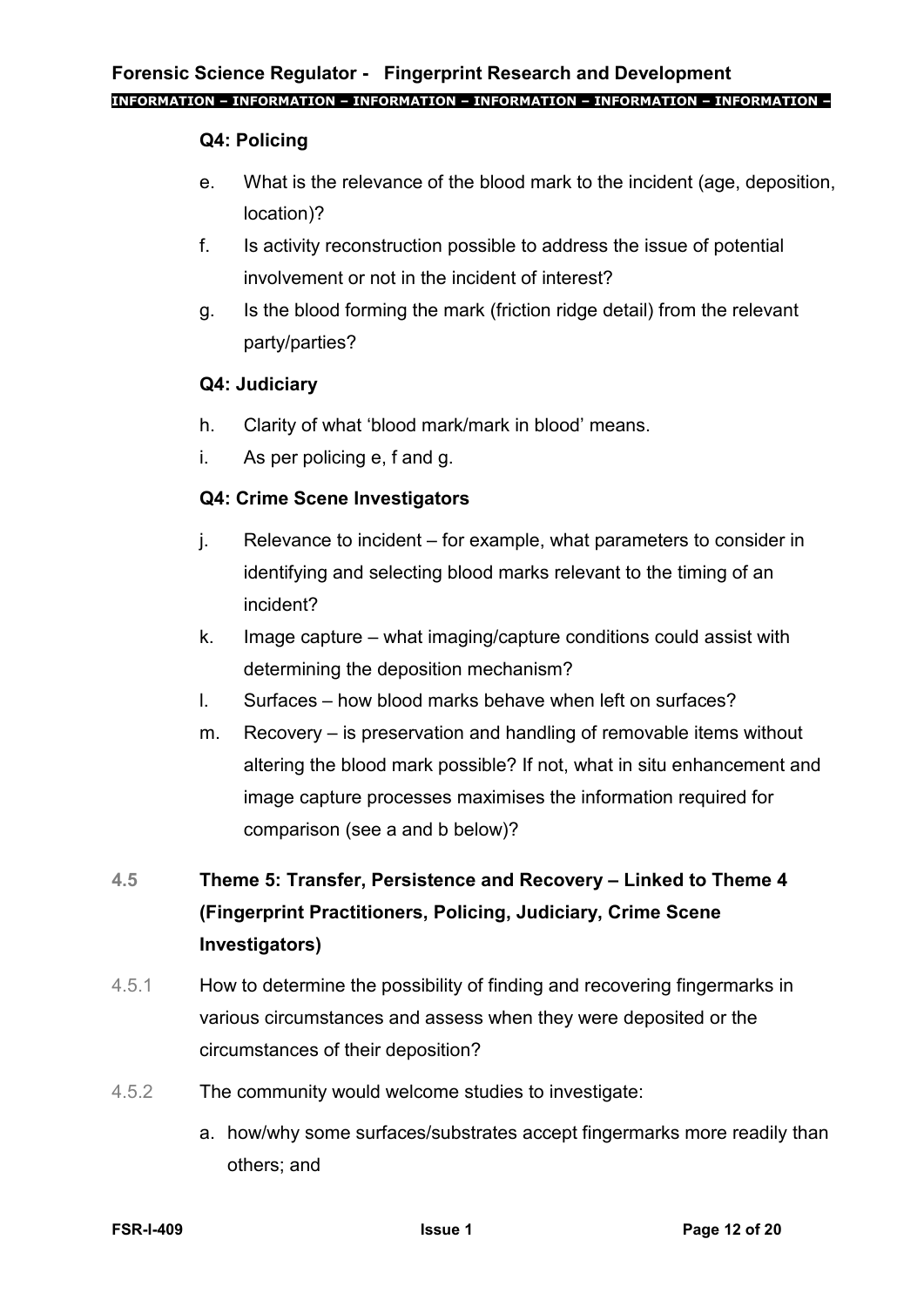- b. how persistent those marks are found to be under different typical handling and storage regimes.
- <span id="page-12-0"></span>4.5.3 A study aimed at determining the age of marks (or time since deposition) generated from natural or contaminant residues and their relevance to the incident would also be of value to the community. Can the efficiency of any visualisation techniques aid with establishing a time frame for deposition?
- 4.5.4 Secondary transfer to a surface via an intermediate could also be considered, for example, can a mark transfer through direct contact of another medium post-deposition, such as pages, papers or magazines stacked? If a subject touches the adhesive of a 'Post-it' pad and puts the 'Post-it' note on the wall, if a mark is left can it be left elsewhere if the 'Post-it' is reused? Could a mark, or set of marks, be deliberately transferred in a similar fashion by an offender to place an innocent individual at a particular place?
- 4.5.5 This study could also provide an opportunity for input into the Defence Science and Technology Laboratory's solvent reformulation and fingermark detection projects, providing persistence and transfer data to support the development of examination strategies and opinion evidence on activity.
- 4.5.6 A project to determine new or adapted methodologies to visualise fingermarks on surfaces where success is currently limited at best would benefit scene investigation and enhance recovery rates.

## **Q5: Fingerprint Practitioners**

- 4.5.7 Transfer and persistence will have a bearing on a case assessment and interpretation strategy. If a fingermark is discovered on a rarely handled item, how can the examiner be sure that it is relevant to the incident under investigation?
- 4.5.8 Can a reliable method be devised to determine the time since the deposition of a fingermark?
	- a. What level of similarity is there in the components of latent fingermarks from different people? Whilst a process to determine components in a mark might be beneficial, could it raise the question of targeting (an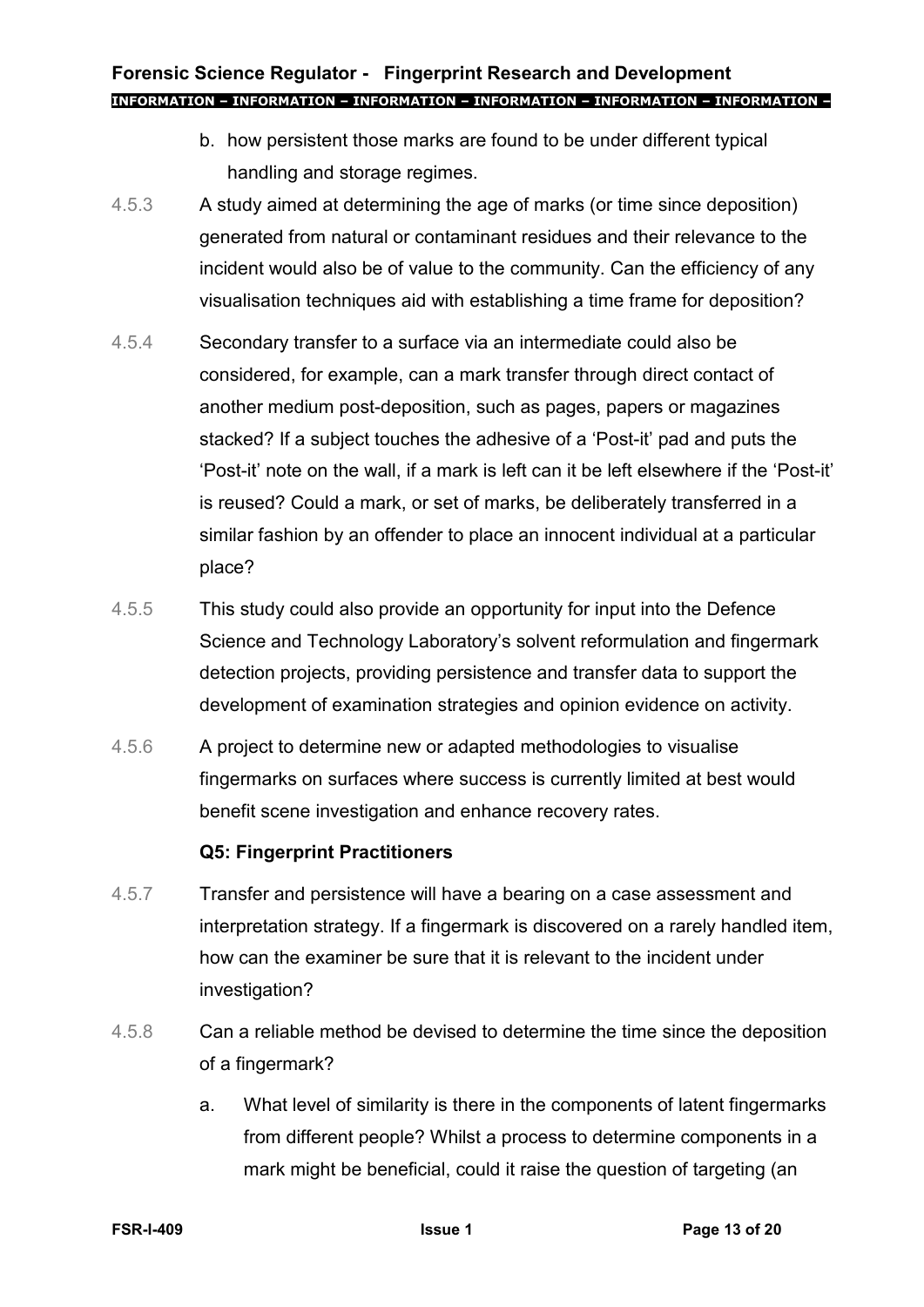individual or group) and bias by choosing which chemical component was selected for development? Marks are currently developed more holistically because it is not known who has left what on an item.

- b. Is there a set rate at which the components making up the latent mark deteriorate?
- c. If the marks are made in a certain extraneous substance, does that substance change appreciably over time?

## **Q5: Policing**

- 4.5.9 Considerations of transfer and persistence will have similar relevance to the policing community as to the fingerprint practitioners. There is a need to understand the relevance of the mark in question in the context of the investigation at hand. This might inform an interview strategy, allowing time frames to be corroborated or refuted.
- 4.5.10 It appears that the question(s) asked of crime scene investigators and fingerprint practitioners would also address the policing requirement.
	- a. Can consideration of transfer and persistence be incorporated into a case assessment and interpretation model for fingerprint practitioners?
	- b. Should relevance be incorporated (possibly as standard text) in a streamlined forensic report?

#### **Q5: Judiciary**

4.5.11 As with policing, the judiciary is concerned with the relevance of a mark as well as the reliability of the comparison carried out on it.

#### **Q5: Crime Scene Investigators**

4.5.12 Transfer – a survey to determine which surfaces rarely yield detected fingermarks even when such marks are known to be present. These marks might be latent, or they may be visible but non-recordable. This would lead to a piece of work considering novel recovery methods to be used on those surfaces. This information could be compiled into a reference library, which would likely need regular reviews and updates as manufacturing processes and materials used change over time.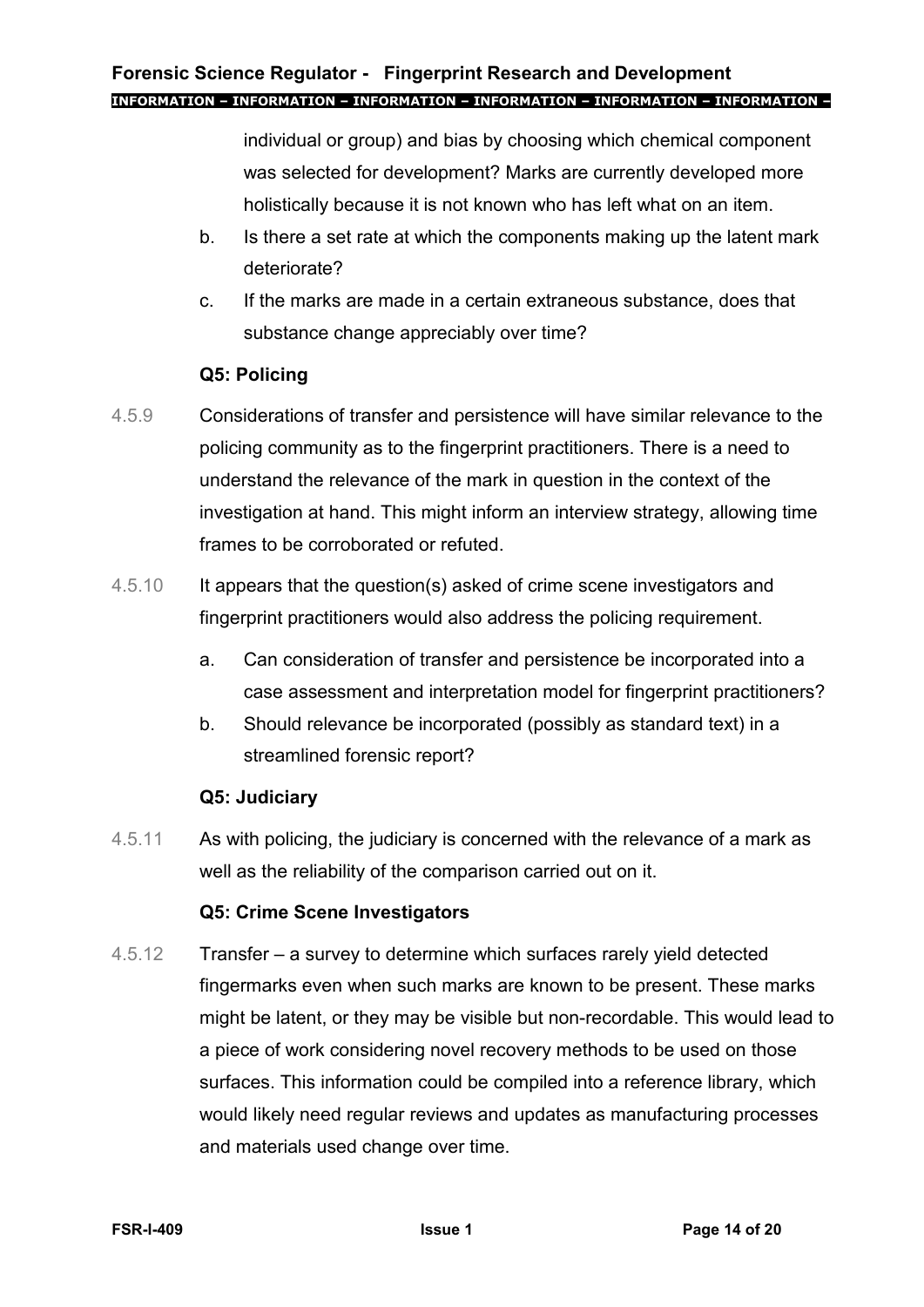- 4.5.13 Secondary Transfer –a study to determine whether secondary transfer, either accidental or deliberate, is feasible. Is there some characteristic about the mark or its surroundings that might indicate that it has been transferred there from elsewhere?
- 4.5.14 Persistence a study to determine how well a fingermark might survive in different circumstances will inform a visualisation/recovery strategy. Marks on items that have been undisturbed for some time could be considered, as could marks on regularly handled items, this last to determine how quickly and effectively a mark can be disrupted during general handling. Are there some circumstances where it is more difficult to obscure/remove fingermarks than others? Determining when a mark might be considered to be fragile and vulnerable to disruption might also influence recovery, transportation and storage guidelines; possibly similar considerations to blood marks at [4.4.2c](#page-10-1) and [4.4.2d.](#page-10-2)

## **4.6 Theme 6: Permanence of Ridge Detail (Fingerprint Practitioners, Policing, Judiciary)**

- 4.6.1 How permanent and reproducible are friction ridge skin pattern details over time or depending on the substrate touched or on the matrix of the marks?
- 4.6.2 The community would welcome studies to measure reproducibility of features due to the rolling process of taking prints and how prints from an individual might vary as the individual ages, for example, the changing appearance of pores or incipient ridges. The practicalities of such studies would mean comparing duplicate sets of data from known sources but some appreciable time apart.
- 4.6.3 This strand of research will inform the comparison process when differences are observed between a mark and print, and the examiner considers that the elapsed time might constitute an explanation for these differences. It is particularly relevant in cold case scenarios. The research output will explore changes in a mark/print over time. If it can be shown that there is some variance over time, then does that introduce a shelf life to the database as it now stands?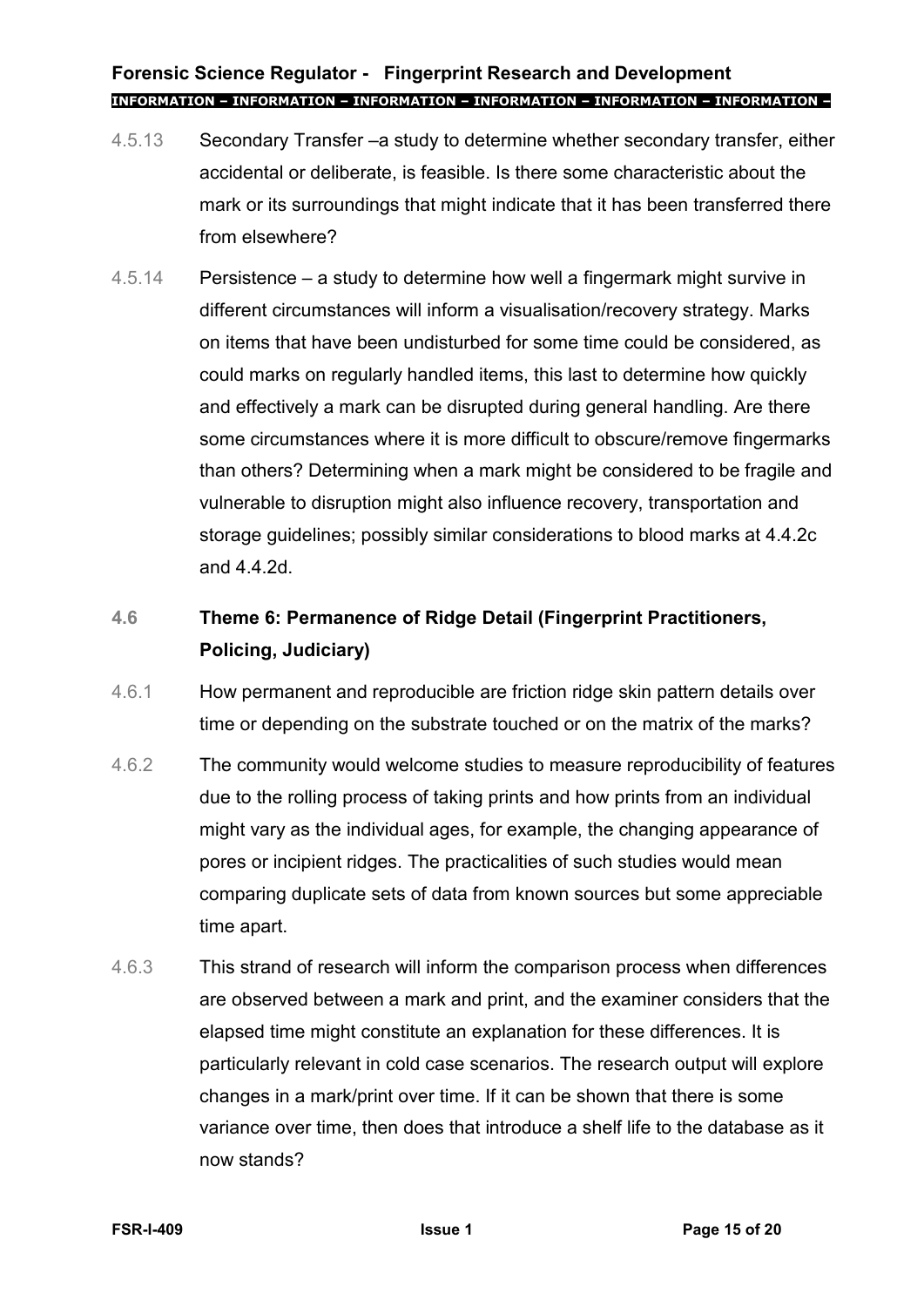4.6.4 A second line of inquiry stems from the fact that the appearance of features on a mark may vary in appearance between different media or substrates. This issue was touched upon in relation to blood marks, but the problem of the reproducibility of features impact all marks. The change in appearance can represent an interpretation issue that is currently dealt with by examiners without any firm research basis.

## **Q6: Fingerprint Practitioners**

- a. How do you know whether a perceived difference between a mark and a print is an actual difference, or an artefact caused by the way in which the mark or the print was produced?
- b. Can the production method for prints introduce apparent differences between successive prints, even when the same method is used?
- c. Do general patterns and other fingerprint features change over time, other than by injury?
- d. If there is variation with age, and should that be a relatively short time frame, then how to compile and maintain a contemporary database?

## **Q6: Policing**

e. If an individual stands trial for a historic crime on the basis of newly discovered fingerprint evidence, then would any comparison be reliable if a variation of some features with time had been shown and there were no prints from the suspect, contemporary with the time of the offence?

## **Q6: Judiciary**

- f. How to consider any non-permanence of ridge detail (particularly in historic crime) in the context of the following arguments.
	- i. Could these fingerprints be from someone other than the suspect?
	- ii. What if the suspect's fingerprints, whilst initially similar to those recovered from the scene, have changed in the 50 to 60 years since the crime and now, and they correspond purely by chance?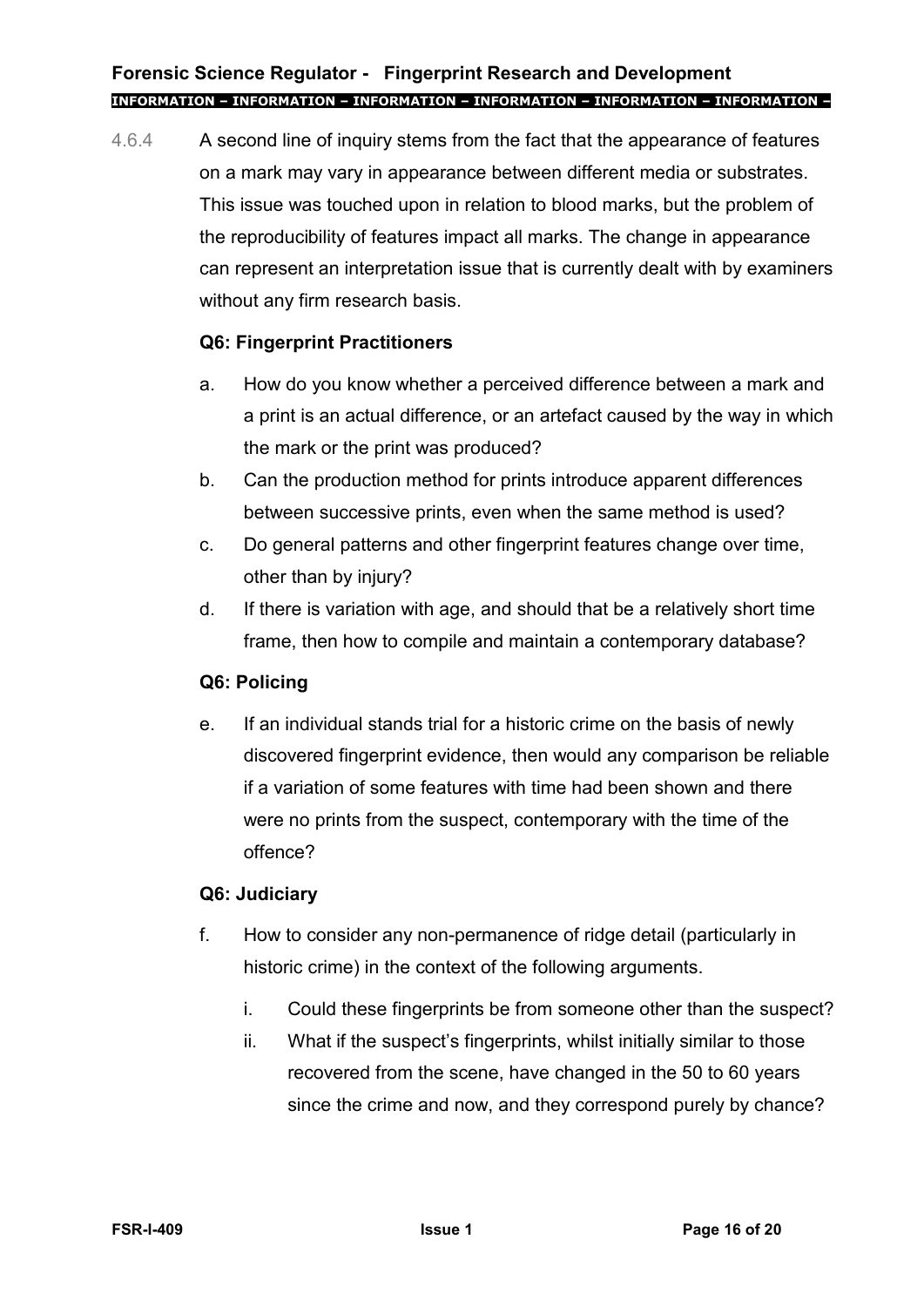- **4.7 Theme 7: Ability to Discriminate Adventitious Matches (Close Non-Matches) – Linked to Themes 2 and 3 (Fingerprint Practitioners, Judiciary)**
- 4.7.1 How to ensure regular and consistent identification of adventitious matches, i.e. 'close non-matches'?
- 4.7.2 The community would value studies to determine whether improved fingerprint comparison AFIS matchers tend to produce a high number of 'close non-matches' and how this will affect the reliability of fingerprint examiners. Such studies will help to define the criteria for sufficiency in the context of AFIS searches. In addition, the systematic search for 'close nonmatches' will enable the provision of proficiency test (PT) sets that will allow examiners to be confronted with the 'worst case scenarios'. This would go some way to mitigating any adverse effects on efficiency and output caused by the increase in numbers of such comparisons. A dataset of known 'close non-matching' marks could be produced for training, collaborative exercises and PTs.
- 4.7.3 A study such as this would give confidence to the wider CJS that the process used by the examiner minimised and managed the possibility that 'close nonmatches' were being misinterpreted as matches.

## **Q7: Fingerprint Practitioners**

- a. To show ongoing ability to discriminate 'close non-matches' requires a set of ground truth data to allow that ability to be demonstrated.
	- i. How to compile a 'close non-match' reference collection of ground truth data (GTD)? 'Non-match' as a category is unlikely to be difficult, but how and who to determine what is, or is not, 'close'?

## **Q7: Judiciary**

- b. How often is it to be expected that the specifics of the closeness of a non-match will be a matter of note in a case?
- c. Would you request a second opinion for a stated 'close non-match' and, if so, would knowledge of an expert's successful participation in a 'close non-match' PT exercise make such a request less likely?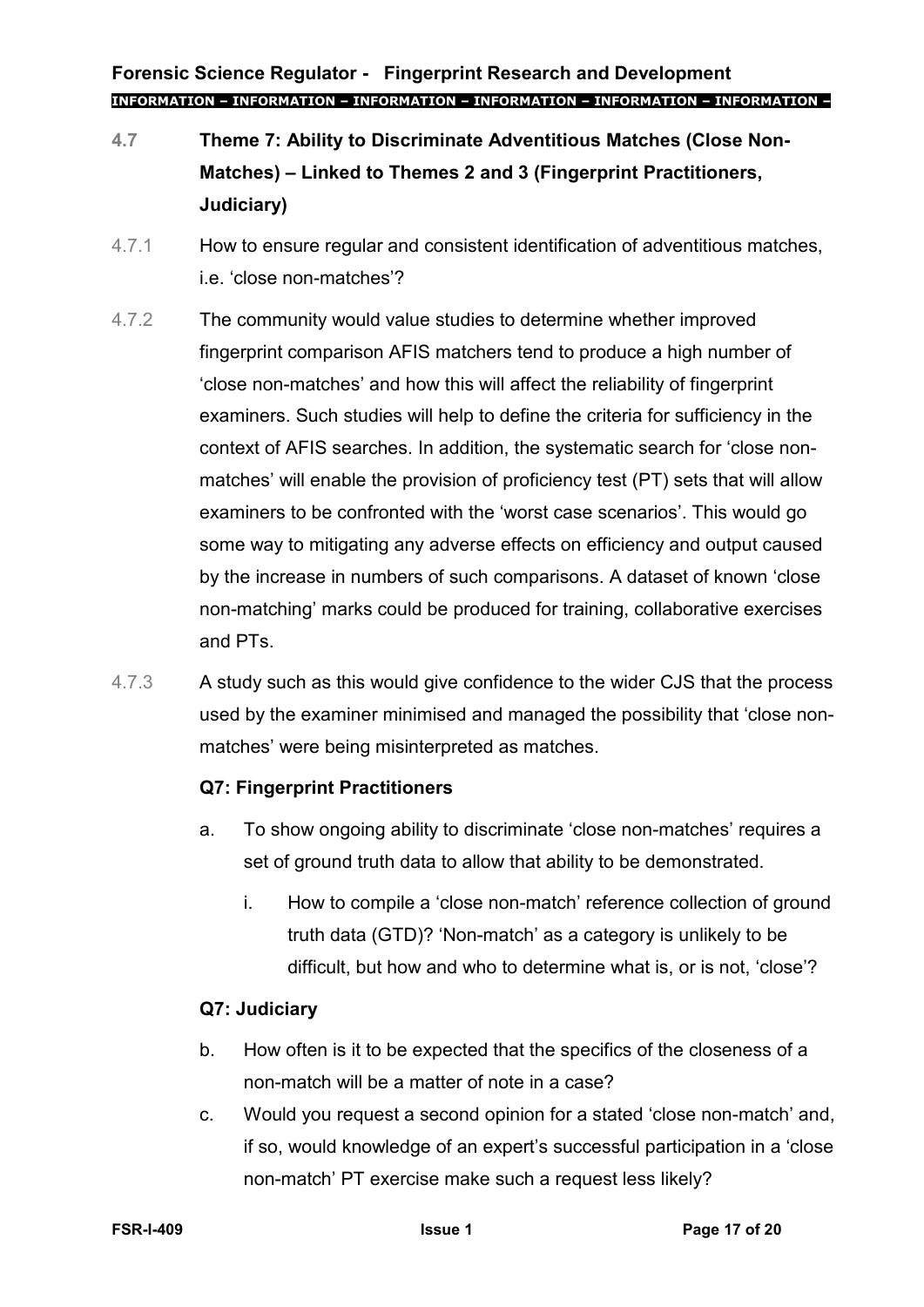## **5. ACKNOWLEDGEMENTS**

5.1.1 The Forensic Science Regulator is grateful to the Fingerprint Quality Standards Specialist Group, members of the fingerprint community and the Forensic Science Regulation Unit for their contributions in producing this document.

## **6. REVIEW**

6.1.1 The Forensic Science Regulator welcomes comments. Please send them to the address as set out at: [www.gov.uk/government/organisations/forensic](http://www.gov.uk/government/organisations/forensic-science-regulator)[science-regulator,](http://www.gov.uk/government/organisations/forensic-science-regulator) or email: [FSREnquiries@homeoffice.gov.uk](mailto:FSREnquiries@homeoffice.gov.uk)

## **7. REFERENCES**

**Forensic Science Regulator** Cognitive bias effects relevant to forensic science examinations*,* FSR-G-217. Birmingham: Forensic Science Regulator. Available at: [www.gov.uk/government/publications/cognitive-bias](http://www.gov.uk/government/publications/cognitive-bias-effects-relevant-to-forensic-science-examinations)[effects-relevant-to-forensic-science-examinations](http://www.gov.uk/government/publications/cognitive-bias-effects-relevant-to-forensic-science-examinations) [Accessed 16/03/2020].

**Forensic Science Regulator** Fingerprint Comparison, FSR-C-128. Birmingham: Forensic Science Regulator. Available at: [www.gov.uk/government/publications/fingerprint-comparison](http://www.gov.uk/government/publications/fingerprint-comparison) [Accessed 16/03/2020].

**Forensic Science Regulator** Fingerprint Examination – Terminology, Definitions and Acronyms, FSR-C-126. Birmingham: Forensic Science Regulator. Available at: [www.gov.uk/government/publications/fingerprint](http://www.gov.uk/government/publications/fingerprint-examination-terminology-definitions-and-acronyms)[examination-terminology-definitions-and-acronyms](http://www.gov.uk/government/publications/fingerprint-examination-terminology-definitions-and-acronyms) [Accessed 16/03/2020].

**Forensic Science Regulator** Fingermark Visualisation and Imaging**,** FSR-C-127. Birmingham: Forensic Science Regulator. Available at: [www.gov.uk/government/publications/fingermark-visualisation-and-imaging](http://www.gov.uk/government/publications/fingermark-visualisation-and-imaging) [Accessed 16/03/2020].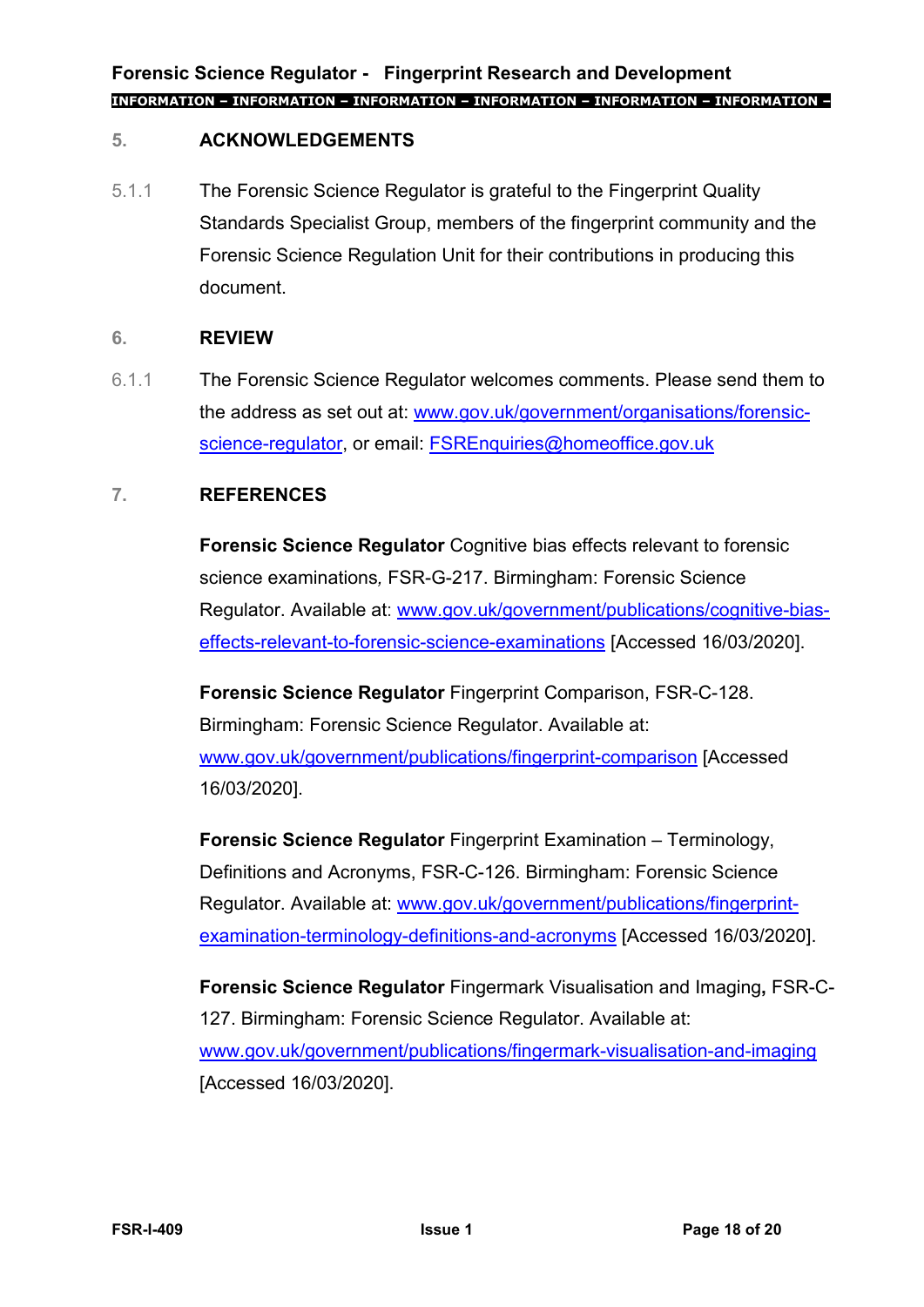## **8. ABBREVIATIONS**

| <b>Abbreviation</b> | <b>Meaning</b>                                        |
|---------------------|-------------------------------------------------------|
| <b>AFIS</b>         | <b>Automated Fingerprint Identification System</b>    |
| BV                  | <b>Blind Verification</b>                             |
| <b>CJS</b>          | Criminal justice system                               |
| <b>DNA</b>          | Deoxyribonucleic acid                                 |
| <b>ENFSI</b>        | European Network of Forensic Science Institutes       |
| <b>FQSSG</b>        | <b>Fingerprint Quality Standards Specialist Group</b> |
| <b>GTD</b>          | <b>Ground Truth Data</b>                              |
| PT                  | <b>Proficiency Test</b>                               |

#### **9. FURTHER READING**

**ENFSI** Best Practice Manual for Fingerprint Examination. Available at: [enfsi.eu/documents/best-practice-manuals/](http://enfsi.eu/documents/best-practice-manuals/) [Accessed 16/03/2020].

**INTERPOL** 18th International Forensic Science Managers Symposium 2016 Review Papers. Available at: [www.interpol.int/en/How-we](http://www.interpol.int/en/How-we-work/Forensics/Forensic-Symposium)[work/Forensics/Forensic-Symposium](http://www.interpol.int/en/How-we-work/Forensics/Forensic-Symposium) [Accessed 16/03/2020].

**INTERPOL** 19th International Forensic Science Managers Symposium 2019 Review Papers. Available at: [www.interpol.int/en/How-we](http://www.interpol.int/en/How-we-work/Forensics/Forensic-Symposium)[work/Forensics/Forensic-Symposium](http://www.interpol.int/en/How-we-work/Forensics/Forensic-Symposium) [Accessed 16/03/2020].